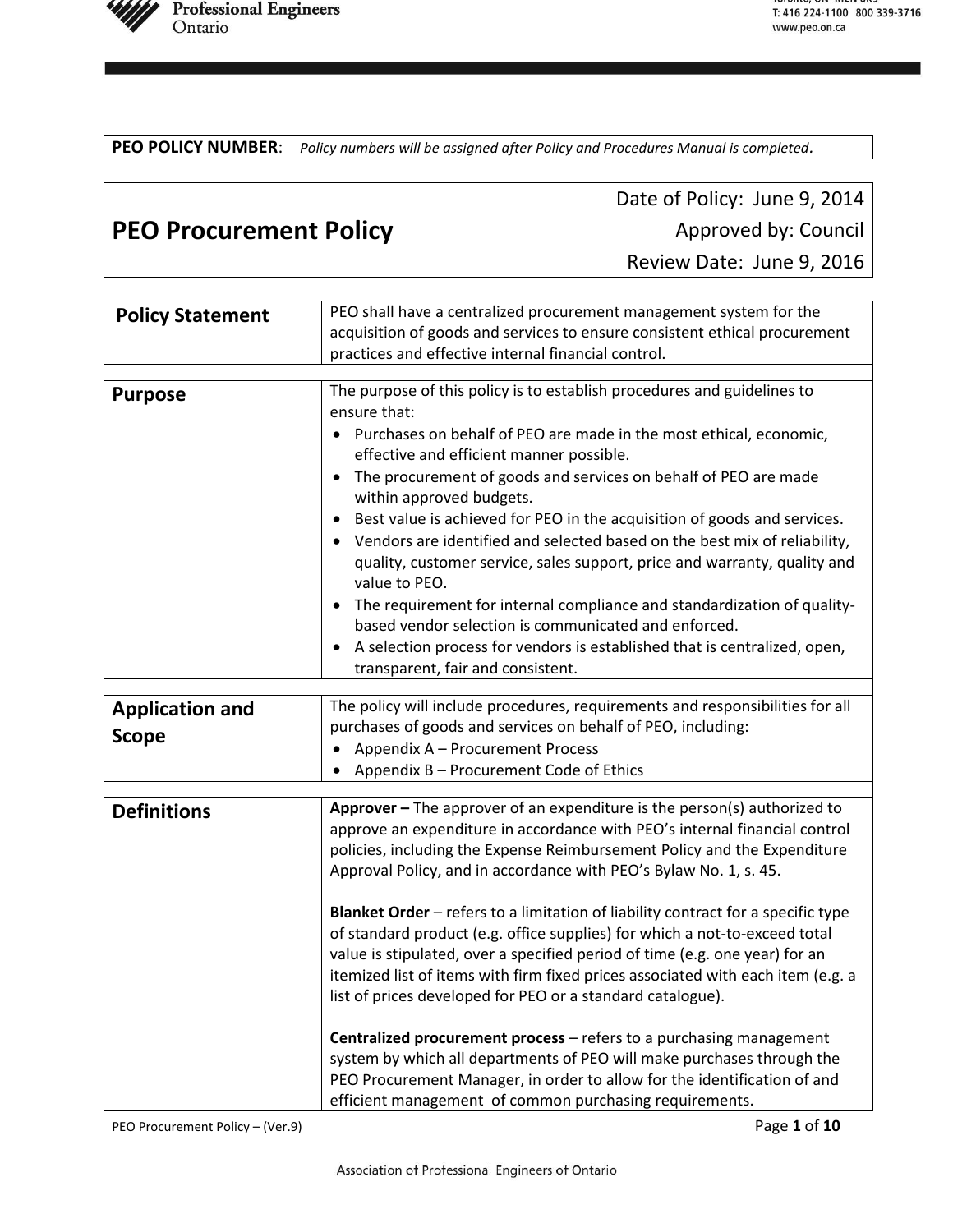| Change Order - refers to a change or addition to an existing purchase order<br>the terms of which have not yet been completed. Change Orders will reflect<br>the purchase order number to which it applies.                                                                                                                                                                                                                                                                                                                                                                                                                                                                                                                                                                          |
|--------------------------------------------------------------------------------------------------------------------------------------------------------------------------------------------------------------------------------------------------------------------------------------------------------------------------------------------------------------------------------------------------------------------------------------------------------------------------------------------------------------------------------------------------------------------------------------------------------------------------------------------------------------------------------------------------------------------------------------------------------------------------------------|
| Corporate Leadership Team - refers to the Deputy Registrar, Licensing and<br>Finance; the Deputy Registrar Tribunals and Regulatory Affairs; the Deputy<br>Registrar, Regulatory Compliance; the Chief Administrative Officer and the<br>CEO/Registrar.                                                                                                                                                                                                                                                                                                                                                                                                                                                                                                                              |
| End user $-$ refers to the person or department that actually uses a product<br>or service, as opposed to the person or department that authorizes, orders,<br>procures, or pays for it.                                                                                                                                                                                                                                                                                                                                                                                                                                                                                                                                                                                             |
| <b>Executive Leadership Team - refers to the president-elect, the president,</b><br>the past-president and the CEO/Registrar.                                                                                                                                                                                                                                                                                                                                                                                                                                                                                                                                                                                                                                                        |
| Petty Cash Sub-policy - refers to an internal accounting policy for the<br>management of petty cash transaction procedures.                                                                                                                                                                                                                                                                                                                                                                                                                                                                                                                                                                                                                                                          |
| Project team - refers to a group consisting of the full-time and part-time<br>resources assigned to work on the deliverables of a project all of who will<br>help achieve the project objectives. They are responsible for:<br>identifying all product/service requirements necessary to meet end<br>user requirements and for the successful and timely completion of<br>the project<br>understanding the work to be completed<br>$\bullet$<br>planning out the assigned activities in more detail if needed<br>$\bullet$<br>completing assigned work within the budget, timeline, and quality<br>$\bullet$<br>expectations<br>informing the project manager of issues, scope changes, risk, and<br>quality concerns<br>proactively communicating status, and managing expectations |
| <b>Purchase Order</b> – refers to the form that, once approved, commits PEO to<br>an agreement with a vendor to purchase and pay for a particular product or<br>service according to the terms set out in the contract or purchase order.                                                                                                                                                                                                                                                                                                                                                                                                                                                                                                                                            |
| <b>Purchase requisition</b> $-$ refers to the approved form to be used for the<br>requisition of all purchases by staff and/or volunteers. The completed form<br>submitted to the Procurement Manager will initiate the procurement<br>process.                                                                                                                                                                                                                                                                                                                                                                                                                                                                                                                                      |
| Request for quotation (RFQ) - refers to a request from PEO to identified<br>vendors, for price and delivery quotations that meet minimum required<br>quality specifications for a limited quantity of particular listed goods and/or<br>services. RFQs are used commonly for: (1) standard, off-the-shelf items; (2)                                                                                                                                                                                                                                                                                                                                                                                                                                                                 |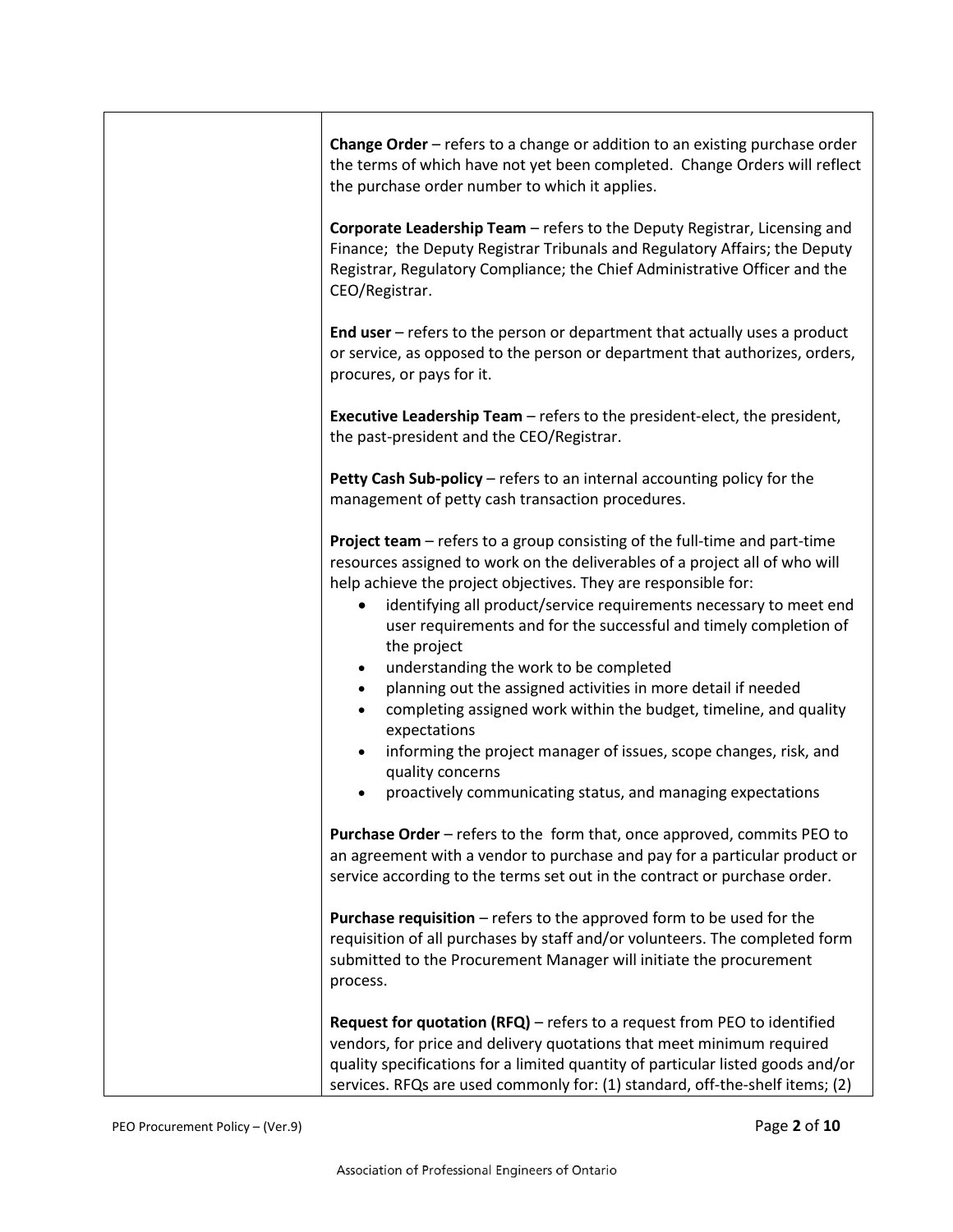|                | items built to known specifications; (3) standard items required in small<br>quantities; or (4) items whose purchase price falls below a specified<br>threshold.<br><b>Request for proposal (RFP)</b> $-$ refers to a written invitation to potential<br>suppliers of a product and/or service to provide the information outlined in<br>the RFP for the consideration of PEO. In the request, PEO will advise the<br>potential suppliers of the scope of work, the known specifications, the<br>schedules, the contract type, any particular requirements, terms and<br>conditions, description of goods and/or services to be procured, the general<br>criteria used in the evaluation process, instructions for preparation of the<br>proposal and any other details or requirements to be addressed by the<br>potential supplier. |
|----------------|---------------------------------------------------------------------------------------------------------------------------------------------------------------------------------------------------------------------------------------------------------------------------------------------------------------------------------------------------------------------------------------------------------------------------------------------------------------------------------------------------------------------------------------------------------------------------------------------------------------------------------------------------------------------------------------------------------------------------------------------------------------------------------------------------------------------------------------|
|                | <b>Request for information (RFI)</b> $-$ refers to a written request made during the<br>project planning phase where PEO cannot clearly identify product or service<br>requirements, specifications and purchase options until more information is<br>available.                                                                                                                                                                                                                                                                                                                                                                                                                                                                                                                                                                      |
|                | Vendor - any company, consultant, organization or service provider from<br>whom PEO requests a quotation, a proposal or information for the supply of<br>goods and/or services, or with which PEO has a contractual agreement to<br>provide payment in exchange for goods and/or services in accordance with<br>the terms and conditions on the contract or purchase order.                                                                                                                                                                                                                                                                                                                                                                                                                                                           |
|                |                                                                                                                                                                                                                                                                                                                                                                                                                                                                                                                                                                                                                                                                                                                                                                                                                                       |
| <b>General</b> | PEO has a centralized procurement process for which the Finance<br>Department has responsibility. All procurement processes shall be the<br>responsibility and function of the Procurement Manager. In order to<br>ensure that PEO receives best value for goods and/or services, all<br>purchases made on behalf of PEO must follow the approved<br>Procurement Process detailed in Appendix A.<br>The Procurement Manager is the contact for all PEO vendors. All<br>communication between the end user and the vendor must include the<br>Procurement Manager.                                                                                                                                                                                                                                                                     |
|                | The release of a purchase order number to a vendor commits PEO to<br>٠<br>payment upon satisfactory delivery of particular goods and/or services or<br>satisfactory completion of the terms of the purchase order for which the<br>purchase order number was assigned. For this reason, a purchase order<br>number will only be provided to a vendor by the Procurement Manager.<br>All PEO purchase orders shall be consistent with PEO's electronic<br>purchasing module.<br>Vendors will be required to include purchase order numbers on their<br>$\bullet$                                                                                                                                                                                                                                                                       |
|                | invoices. Invoices not indicating a corresponding purchase order number<br>shall not be processed for payment (other than those for amounts equal<br>to or less than \$500 CDN exclusive of taxes and delivery charges).<br>Blanket Orders may be used for the purchase of standard items that are<br>٠<br>frequently ordered from the same vendor over a period of time.<br>All purchase orders will be in compliance with the Professional Engineers                                                                                                                                                                                                                                                                                                                                                                                |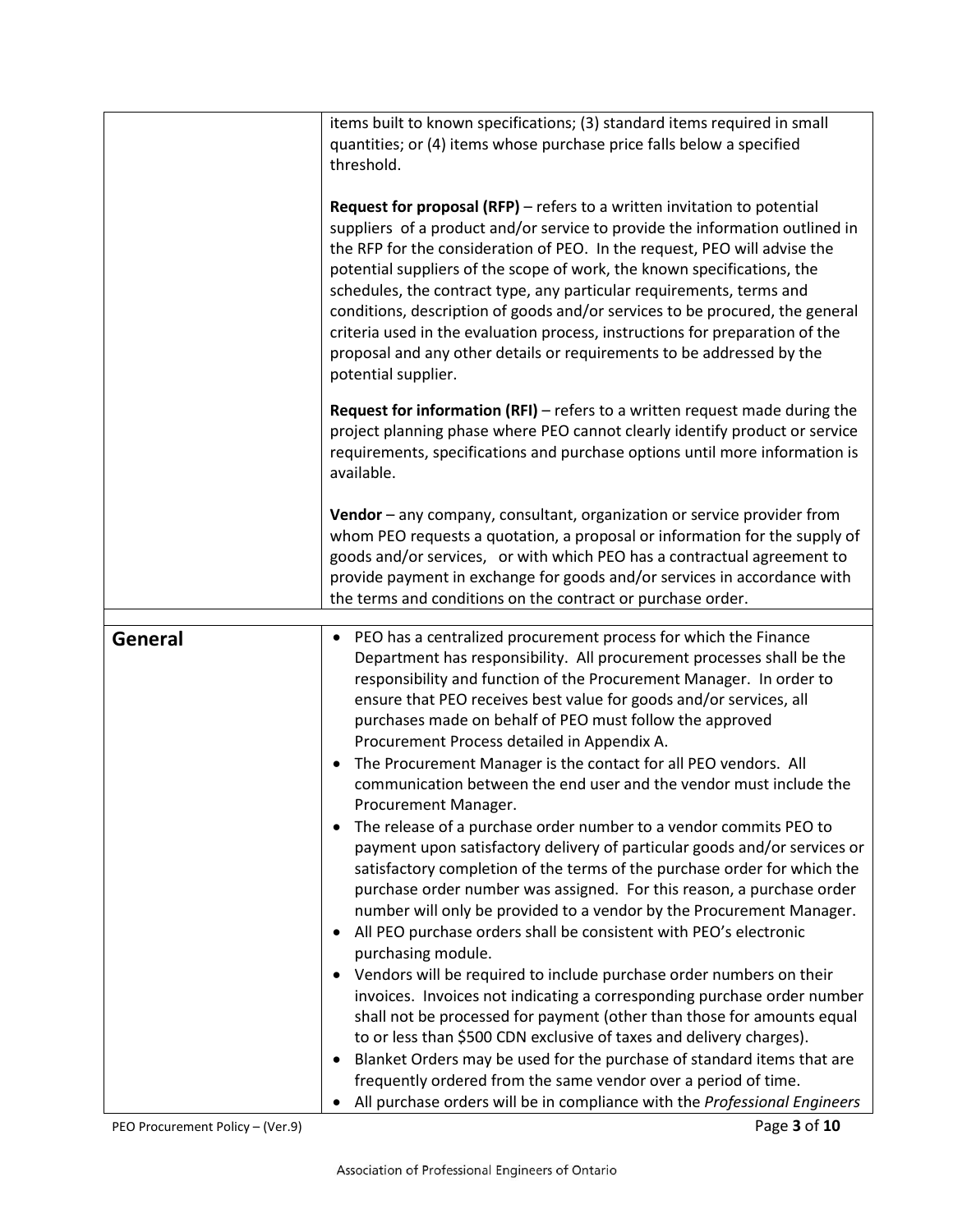| <b>Exceptions</b>                                                                            | Act and all other applicable laws.<br>Purchase Orders shall not be issued for unapproved capital items or for<br>$\bullet$<br>items for which there is no budget (see PEO's Extraordinary Expenditures<br>Policy).<br>Non-repetitive purchases of a value not exceeding \$500 CDN may be<br>made by staff after approval from their department manager. Invoices/<br>receipts for such purchases must be submitted to the Finance<br>Department with the relevant GL Code/s and approval for the<br>disbursement of funds from the member of the Corporate Leadership<br>Team with responsibility for the identified budget account.<br>Any deviation from the procedures as set out in Appendix A must be<br>$\bullet$<br>reviewed and approved by the Controller or the Deputy Registrar,<br>Licensing and Finance prior to any transactions taking place.                                                                                                                                                                                                                                                                                                                                                                                                                                                                                                |
|----------------------------------------------------------------------------------------------|-------------------------------------------------------------------------------------------------------------------------------------------------------------------------------------------------------------------------------------------------------------------------------------------------------------------------------------------------------------------------------------------------------------------------------------------------------------------------------------------------------------------------------------------------------------------------------------------------------------------------------------------------------------------------------------------------------------------------------------------------------------------------------------------------------------------------------------------------------------------------------------------------------------------------------------------------------------------------------------------------------------------------------------------------------------------------------------------------------------------------------------------------------------------------------------------------------------------------------------------------------------------------------------------------------------------------------------------------------------|
| <b>Purchase Order</b><br><b>Approval/Signing</b><br><b>Authority</b>                         | Purchase orders for a department or a committee activity must be<br>related to an appropriate line item (resource category and resource<br>type) in the approved budget.<br>Purchase orders for non-budgeted items or items in excess of the budget<br>$\bullet$<br>allocation shall be subject to the PEO Extraordinary Expenditures Policy.<br>Prior to issuing a purchase order, all expenditures:<br>must be planned,<br>a)<br>must not exceed budgeted amounts, and<br>b)<br>must be charged against the appropriate general ledger<br>C)<br>accounts, prior to issuing a purchase order.<br>Those responsible for ensuring non-committee expenditures meet<br>$\circ$<br>the above requirements are the Deputy Registrars/Chief<br>Administrative Officer, and Department Managers/Supervisors<br>o Those responsible for ensuring committee expenditures meet the<br>above requirements are the committee chair, committee advisor and<br>Deputy Registrars/Chief Administrative Officer<br>Valid PEO purchase orders will require the signature of the Procurement<br>٠<br>Manager or the Manager, Financial Services and Business Planning and<br>the appropriate authorized approver.<br>Deeds, transfers and contracts must be approved and signed by signing<br>$\bullet$<br>authorities described in and required by PEO's Bylaw No. 1, s. 45. |
| <b>Quality-based Vendor</b><br><b>Selection</b>                                              | As much as possible, PEO will apply a quality-based vendor selection<br>$\bullet$<br>process based on a standardized set of selection criteria including but<br>not limited to reliability, quality, customer service, sales support, price<br>and warranty package.<br>Negotiations with vendors shall include the Procurement Manager.                                                                                                                                                                                                                                                                                                                                                                                                                                                                                                                                                                                                                                                                                                                                                                                                                                                                                                                                                                                                                    |
| <b>Confidentiality of</b><br><b>Contract Documents</b><br>and Privacy<br><b>Requirements</b> | Under all circumstances, requests for information, requests for proposal,<br>٠<br>requests for quotation, all responses to such requests and any resulting<br>contractual documents are to be considered confidential information<br>between PEO and the Vendors.<br>For any contract that involves access to personal information, all vendors                                                                                                                                                                                                                                                                                                                                                                                                                                                                                                                                                                                                                                                                                                                                                                                                                                                                                                                                                                                                             |

PEO Procurement Policy – (Ver.9) **Page 4 of 10**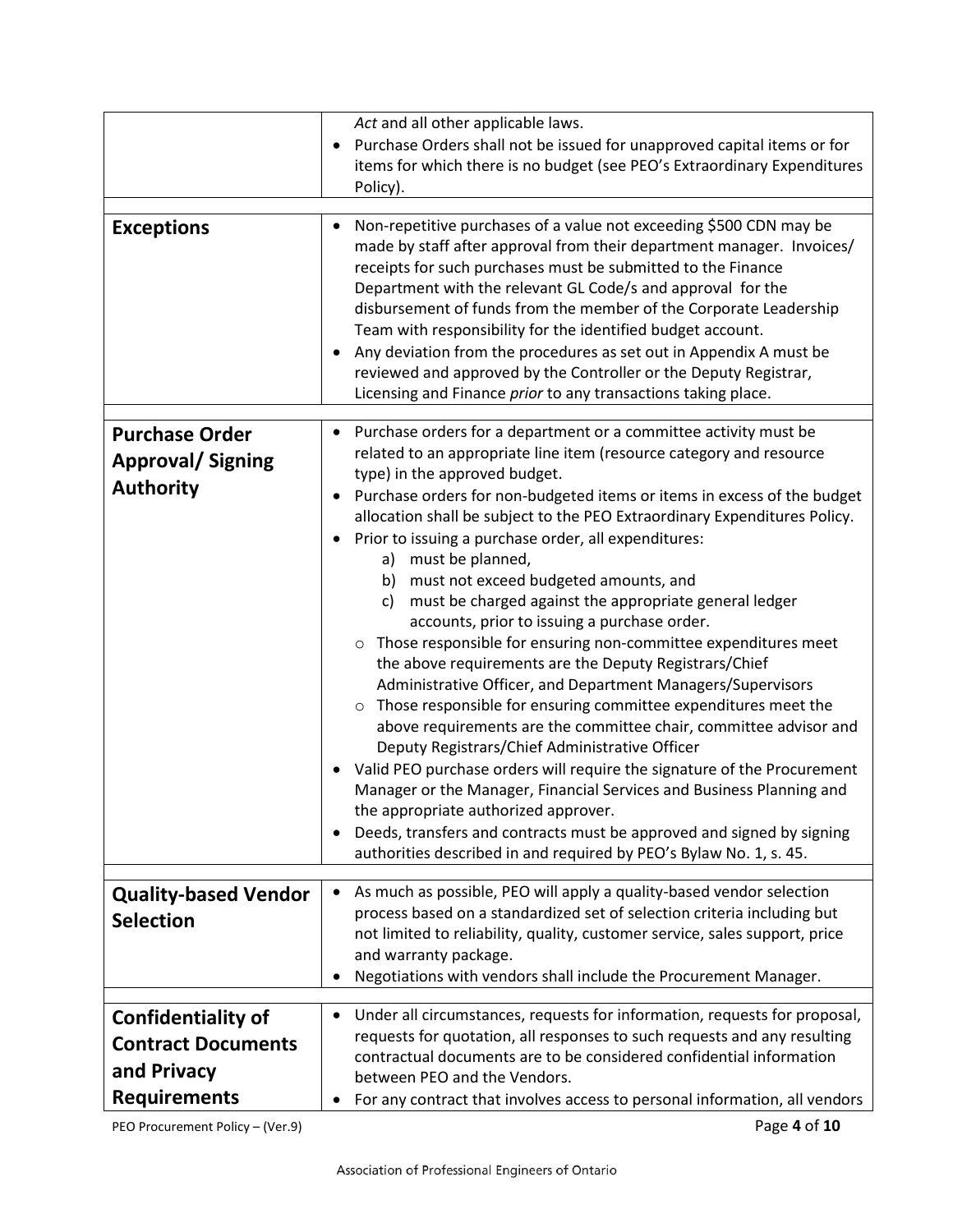|                                                                     | must adhere to the PEO Council appoved Privacy Policy.                                                                                                                                                                                                                                                                                                                                                                                                                                                                                                                                                                                                                                                                           |
|---------------------------------------------------------------------|----------------------------------------------------------------------------------------------------------------------------------------------------------------------------------------------------------------------------------------------------------------------------------------------------------------------------------------------------------------------------------------------------------------------------------------------------------------------------------------------------------------------------------------------------------------------------------------------------------------------------------------------------------------------------------------------------------------------------------|
|                                                                     |                                                                                                                                                                                                                                                                                                                                                                                                                                                                                                                                                                                                                                                                                                                                  |
| <b>Conflict of Interest</b>                                         | PEO volunteers or employees who are in any way involved in a<br>procurement transaction at any stage of the process must declare a<br>conflict of interest if any kind of prior relationship exists between the<br>PEO volunteer or employee and a potential supplier, including but not<br>limited to family relationship, friendship or business relationship beyond<br>having supplied goods or service to PEO in the past.<br>In the case of such a conflict, the PEO volunteer or employee shall not<br>participate in any negotiations or selection processes connected with the<br>purchase of goods or services from the vendor with whom the<br>relationship exists or with any vendor competing for the same contract. |
| <b>Limitations</b>                                                  | Prior approval by minuted motion of Council is required for any purchase or                                                                                                                                                                                                                                                                                                                                                                                                                                                                                                                                                                                                                                                      |
|                                                                     | contract:                                                                                                                                                                                                                                                                                                                                                                                                                                                                                                                                                                                                                                                                                                                        |
|                                                                     | that, in the opinion of the Corporate Leadership Team, exposes PEO to                                                                                                                                                                                                                                                                                                                                                                                                                                                                                                                                                                                                                                                            |
|                                                                     | an uncertain and potentially significant liability or risk;                                                                                                                                                                                                                                                                                                                                                                                                                                                                                                                                                                                                                                                                      |
|                                                                     | that, in the opinion of the Executive Leadership team, is precedent-<br>setting or involves sensitive issues;                                                                                                                                                                                                                                                                                                                                                                                                                                                                                                                                                                                                                    |
|                                                                     | that, under the Professional Engineers Act, the Regulations or the By-Law                                                                                                                                                                                                                                                                                                                                                                                                                                                                                                                                                                                                                                                        |
|                                                                     | of the association, require the approval of Council;                                                                                                                                                                                                                                                                                                                                                                                                                                                                                                                                                                                                                                                                             |
|                                                                     | that Council directs should be brought before Council for approval, and                                                                                                                                                                                                                                                                                                                                                                                                                                                                                                                                                                                                                                                          |
|                                                                     | that is for a value exceeding \$50,000 in value, the terms of which have                                                                                                                                                                                                                                                                                                                                                                                                                                                                                                                                                                                                                                                         |
|                                                                     | not been approved by Council.                                                                                                                                                                                                                                                                                                                                                                                                                                                                                                                                                                                                                                                                                                    |
| Leases/Contracts/                                                   | Legally binding agreements between PEO and a third party, resulting in the                                                                                                                                                                                                                                                                                                                                                                                                                                                                                                                                                                                                                                                       |
| <b>Blanket Orders</b>                                               | commitment of funds beyond a twelve-month operating cycle, shall be                                                                                                                                                                                                                                                                                                                                                                                                                                                                                                                                                                                                                                                              |
|                                                                     | reviewed by the CEO/Registrar and the Deputy Registrar, Licensing and<br>Finance prior to signing by the authorized approver in accordance with the                                                                                                                                                                                                                                                                                                                                                                                                                                                                                                                                                                              |
|                                                                     | <b>Expenditures Approval Policy.</b>                                                                                                                                                                                                                                                                                                                                                                                                                                                                                                                                                                                                                                                                                             |
|                                                                     |                                                                                                                                                                                                                                                                                                                                                                                                                                                                                                                                                                                                                                                                                                                                  |
|                                                                     | Deputy registrars/Chief Administrative Officer/managers/supervisors shall<br>be responsible for budgeting for any multi-year contract and shall consult                                                                                                                                                                                                                                                                                                                                                                                                                                                                                                                                                                          |
|                                                                     | with the Controller and Procurement Manager prior to budgeting exercise.                                                                                                                                                                                                                                                                                                                                                                                                                                                                                                                                                                                                                                                         |
|                                                                     |                                                                                                                                                                                                                                                                                                                                                                                                                                                                                                                                                                                                                                                                                                                                  |
| <b>Procurement Code of</b>                                          | All PEO volunteers and/or employees involved in the PEO Procurement                                                                                                                                                                                                                                                                                                                                                                                                                                                                                                                                                                                                                                                              |
| <b>Ethics</b>                                                       | Process and/or vendors, shall adhere to the Procurement Code of Ethics as<br>stated in Appendix B of this Policy.                                                                                                                                                                                                                                                                                                                                                                                                                                                                                                                                                                                                                |
|                                                                     |                                                                                                                                                                                                                                                                                                                                                                                                                                                                                                                                                                                                                                                                                                                                  |
| <b>Relationship to other</b>                                        | This policy forms part of the PEO Internal Controls policies and works in                                                                                                                                                                                                                                                                                                                                                                                                                                                                                                                                                                                                                                                        |
| <b>PEO Policies</b>                                                 | conjunction with the Expenditure Approval Policy, the Extraordinary<br>Expenditure Approval Policy, the Expense Reimbursement Policy and the                                                                                                                                                                                                                                                                                                                                                                                                                                                                                                                                                                                     |
|                                                                     | Petty Cash Sub-policy.                                                                                                                                                                                                                                                                                                                                                                                                                                                                                                                                                                                                                                                                                                           |
|                                                                     | Where there is a conflict between policies, the policy with the highest                                                                                                                                                                                                                                                                                                                                                                                                                                                                                                                                                                                                                                                          |
|                                                                     | approval authority requirement shall prevail.                                                                                                                                                                                                                                                                                                                                                                                                                                                                                                                                                                                                                                                                                    |
| The Deputy Registrar, Licensing and Finance, the Controller and the |                                                                                                                                                                                                                                                                                                                                                                                                                                                                                                                                                                                                                                                                                                                                  |
| <b>Responsibility</b>                                               | Procurement Manager have responsibility to ensure the administration,                                                                                                                                                                                                                                                                                                                                                                                                                                                                                                                                                                                                                                                            |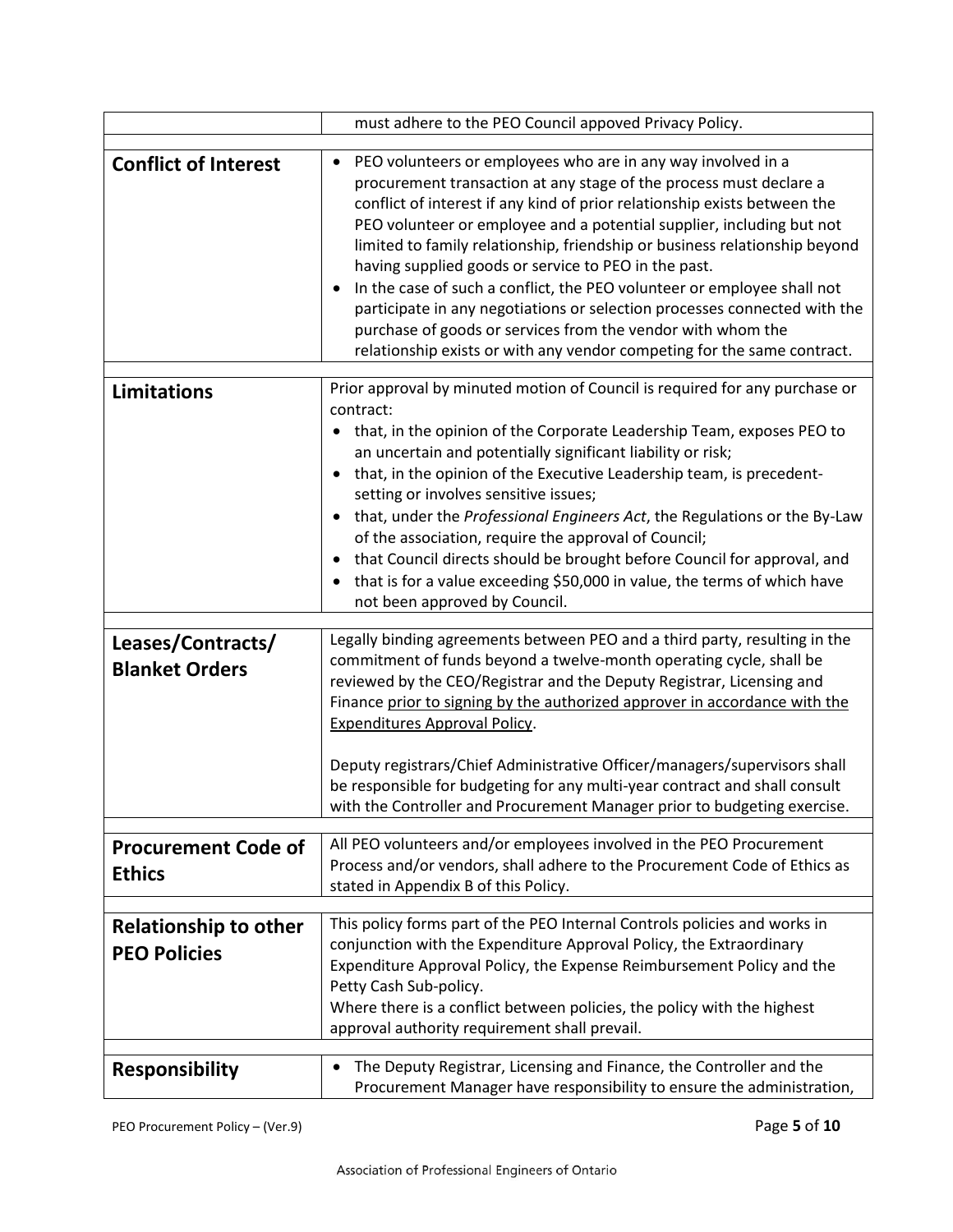| communication and implementation of the PEO Procurement Policy.<br>$\bullet$ All staff and volunteers responsible for making purchases on behalf of |
|-----------------------------------------------------------------------------------------------------------------------------------------------------|
| PEO shall adhere to the PEO Procurement Policy.                                                                                                     |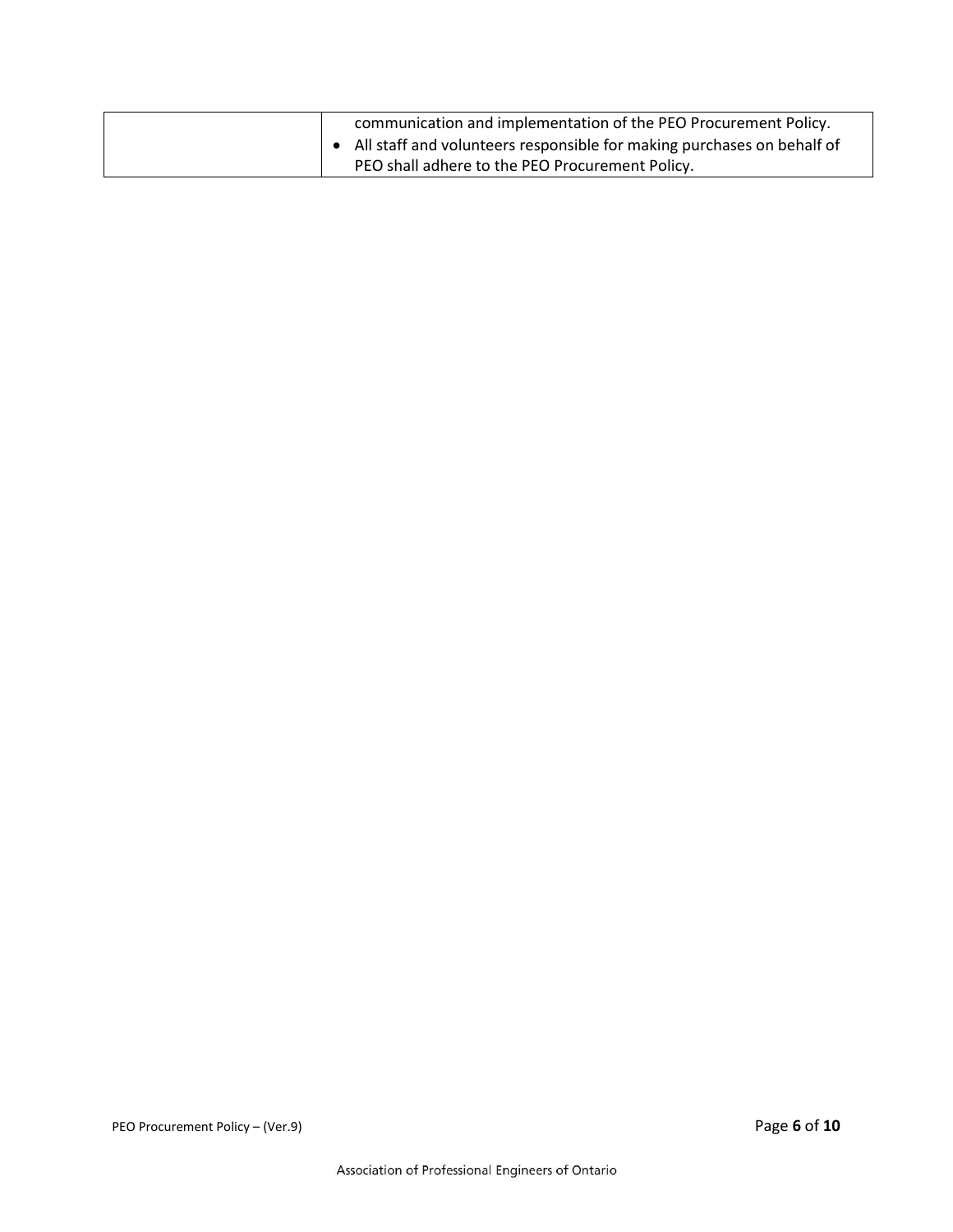## **APPENDIX A: PROCUREMENT PROCESS PROCEDURES**

| <b>Purchase</b><br><b>Requisition</b> | PEO staff and committee advisors are to submit completed purchase<br>requisitions including all known necessary specifications and requirements,<br>including required delivery dates, general ledger codes and, if available,<br>suggested vendors, to the Procurement Manager. The purchase requisition<br>identifies the product and/or service to be purchased and indicates all available<br>information.<br>The purchase requisition precedes the RFI, RFP or RFQ. Regardless of the<br>٠<br>product or service required or the estimated cost of the product or service, the<br>purchase requisition is the document that initiates the procurement process.<br>If a Request for Information is required prior to requesting a proposal or<br>٠<br>quotation, it should be indicated on the purchase requisition. If it is not<br>indicated on the requisition it will be assumed that the requestor has provided<br>enough necessary information to issue an RFP or an RFQ.<br>All requisitions must be approved by the appropriate signing authority in order<br>$\bullet$<br>to be processed.<br>The Procurement Manager has the option to combine orders for similar<br>٠<br>products ordered from the same vendor or to establish a blanket order for<br>ongoing or frequently repeated orders for like products.<br>The Procurement Manager will advise end users on how orders are to be<br>$\bullet$<br>placed against blanket orders. |
|---------------------------------------|-------------------------------------------------------------------------------------------------------------------------------------------------------------------------------------------------------------------------------------------------------------------------------------------------------------------------------------------------------------------------------------------------------------------------------------------------------------------------------------------------------------------------------------------------------------------------------------------------------------------------------------------------------------------------------------------------------------------------------------------------------------------------------------------------------------------------------------------------------------------------------------------------------------------------------------------------------------------------------------------------------------------------------------------------------------------------------------------------------------------------------------------------------------------------------------------------------------------------------------------------------------------------------------------------------------------------------------------------------------------------------------------------------------------------------------------------------|
| <b>Requests for</b><br>Information,   | RFIs, RFPs and RFQs are to be developed by the Procurement Manager in<br>٠<br>conjunction with the end user.                                                                                                                                                                                                                                                                                                                                                                                                                                                                                                                                                                                                                                                                                                                                                                                                                                                                                                                                                                                                                                                                                                                                                                                                                                                                                                                                          |
| <b>Proposal or</b>                    | If required, especially if the purchase is for a specialized product or service, PEO<br>$\bullet$<br>may engage a consultant to assist with the preparation of an RFP.                                                                                                                                                                                                                                                                                                                                                                                                                                                                                                                                                                                                                                                                                                                                                                                                                                                                                                                                                                                                                                                                                                                                                                                                                                                                                |
| Quotation                             | RFIs, RFPs and RFQs are to be issued to the vendors only by the Procurement<br>٠<br>Manager.                                                                                                                                                                                                                                                                                                                                                                                                                                                                                                                                                                                                                                                                                                                                                                                                                                                                                                                                                                                                                                                                                                                                                                                                                                                                                                                                                          |
|                                       | When the need to purchase a product or service is identified, PEO staff shall<br>$\bullet$<br>determine the specifications and requirements that will best serve PEO's<br>needs. If staff is unfamiliar with the various products or services available, or                                                                                                                                                                                                                                                                                                                                                                                                                                                                                                                                                                                                                                                                                                                                                                                                                                                                                                                                                                                                                                                                                                                                                                                           |
|                                       | how particular goods or services may best serve PEO's needs, the Procurement<br>Manager may be requested to issue an RFI.                                                                                                                                                                                                                                                                                                                                                                                                                                                                                                                                                                                                                                                                                                                                                                                                                                                                                                                                                                                                                                                                                                                                                                                                                                                                                                                             |
|                                       | The purpose of an RFI is to evaluate potential product solutions and to evaluate<br>potential suppliers and their ability to provide products and/or services that<br>meet PEO's needs.                                                                                                                                                                                                                                                                                                                                                                                                                                                                                                                                                                                                                                                                                                                                                                                                                                                                                                                                                                                                                                                                                                                                                                                                                                                               |
|                                       | RFIs will clearly indicate that the award of a contract will not automatically<br>٠<br>follow.                                                                                                                                                                                                                                                                                                                                                                                                                                                                                                                                                                                                                                                                                                                                                                                                                                                                                                                                                                                                                                                                                                                                                                                                                                                                                                                                                        |
|                                       | The RFI will provide potential suppliers with enough information as to what<br>٠<br>PEO's requirements are and the end purpose so that vendors can provide<br>adequate information. Vendors may be recommended to the Procurement<br>Manager and/or the Procurement Manager may identify potential vendors.<br>Depending on the type of product or service, a project team may be<br>established to review the information provided to and by the identified<br>vendors.                                                                                                                                                                                                                                                                                                                                                                                                                                                                                                                                                                                                                                                                                                                                                                                                                                                                                                                                                                              |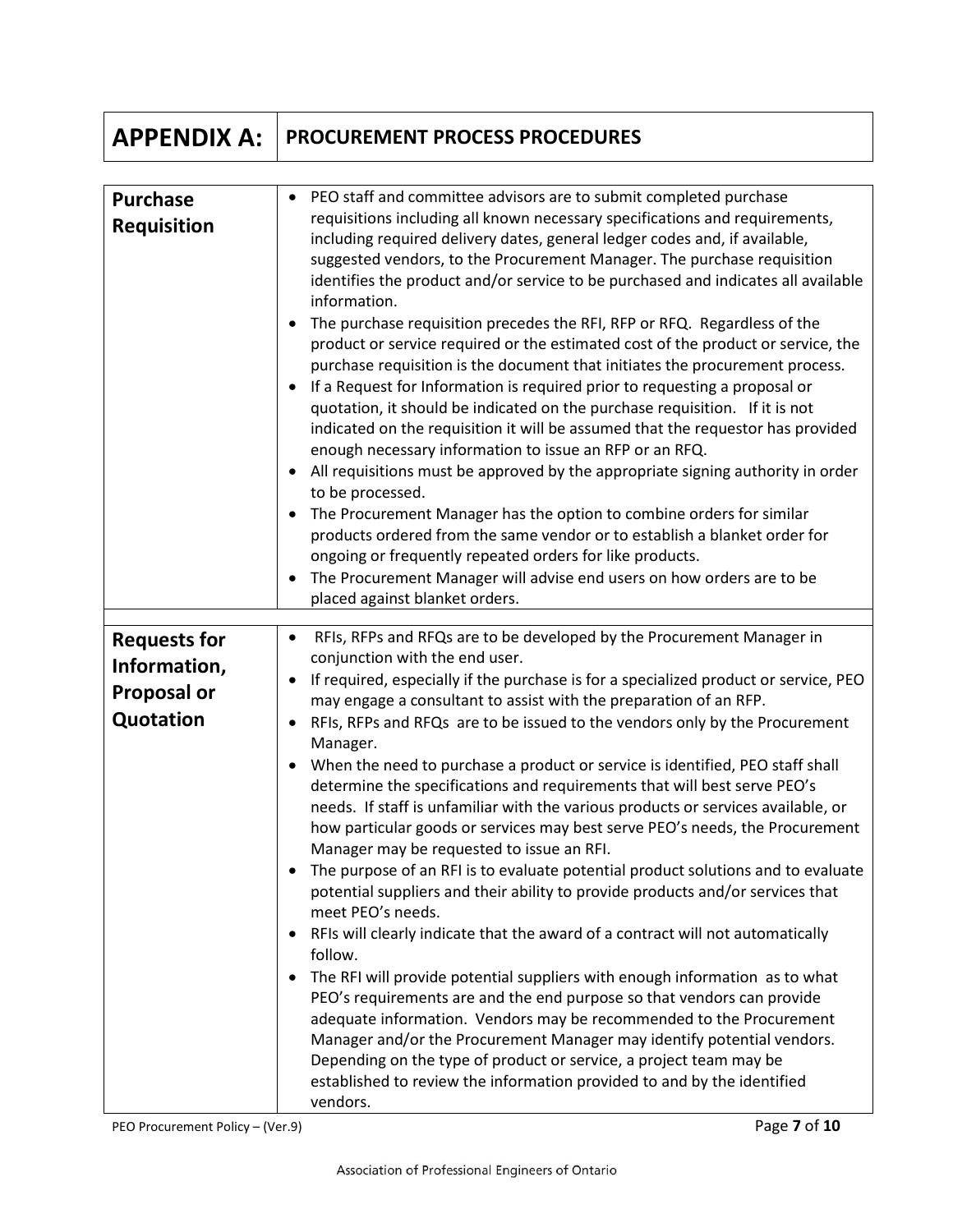|                                           | Should the project team have additional questions or concerns for any one of<br>the vendors, the opportunity to address those questions or concerns should be<br>given to all vendors.<br>Once all the information has been reviewed by the project team, the vendors<br>who are not able to meet PEO's needs may be eliminated from the vendor list.<br>The project team may then produce a list of requirements and specifications<br>$\bullet$<br>upon which the Procurement Manager may base a RFP.<br>The RFP will be sent to those vendors short-listed after the review of the RFIs,<br>therefore the RFP should contain only PEO's requirements and specifications<br>without identifying or suggesting any proprietary information from any vendor<br>involved in the RFI.<br>Proposals containing proprietary information may have to be returned to the<br>vendor once the selection process is completed. Under all circumstances,<br>proposals are considered confidential information between PEO and the<br>vendor submitting the proposal.<br>The RFP may or may not indicate that a price will be the determining factor for<br>$\bullet$<br>selecting a supplier and, in all cases, PEO reserves the right not to award a<br>contract. An RFP that does not include these statements suggests an intention<br>to purchase but not necessarily a commitment to purchase.<br>• In the event no purchase is made, PEO is under no obligation to disclose to any<br>vendor the reasons for not awarding a contract.<br>An RFP is required for all purchases in excess of \$20,000.<br>Suppliers respond to an RFQ with firm quotations and when all other<br>conditions are equal vendor selection is based on best price.<br>A vendor's prior relationship with PEO of reliable service and quality product is<br>a condition of selection and therefore may be the determining factor<br>regardless of price.<br>An RFP or an RFQ is required for all purchases between \$2,000 and \$20,000.<br>$\bullet$<br>A minimum of three quotes for purchases less than \$2,000 is required, oral |
|-------------------------------------------|-----------------------------------------------------------------------------------------------------------------------------------------------------------------------------------------------------------------------------------------------------------------------------------------------------------------------------------------------------------------------------------------------------------------------------------------------------------------------------------------------------------------------------------------------------------------------------------------------------------------------------------------------------------------------------------------------------------------------------------------------------------------------------------------------------------------------------------------------------------------------------------------------------------------------------------------------------------------------------------------------------------------------------------------------------------------------------------------------------------------------------------------------------------------------------------------------------------------------------------------------------------------------------------------------------------------------------------------------------------------------------------------------------------------------------------------------------------------------------------------------------------------------------------------------------------------------------------------------------------------------------------------------------------------------------------------------------------------------------------------------------------------------------------------------------------------------------------------------------------------------------------------------------------------------------------------------------------------------------------------------------------------------------------------------------------------------------------------------------------|
|                                           | quotes are acceptable.                                                                                                                                                                                                                                                                                                                                                                                                                                                                                                                                                                                                                                                                                                                                                                                                                                                                                                                                                                                                                                                                                                                                                                                                                                                                                                                                                                                                                                                                                                                                                                                                                                                                                                                                                                                                                                                                                                                                                                                                                                                                                    |
| <b>Purchase Orders</b><br>/ Change Orders | Purchases of a value greater than \$500 must be covered by an approved<br>$\bullet$<br>Purchase Order.<br>Purchase Order numbers are required on invoices and contracts for the<br>purposes of internal tracking and should not be released to the successful<br>vendor until a contract has been signed.<br>Once an agreement between PEO and the Vendor has been entered into and<br>signed, the Procurement Manager will issue a purchase order to the selected<br>vendor according to the terms and conditions agreed to by the project team or<br>individuals responsible for the selection, the Procurement Manager and the<br>vendor.<br>Purchase Order numbers are to be released only by the Procurement Manager.<br>Changes to the purchase order, including but not limited to a change in price,<br>scope of work, delivery, requirements and/or specifications, may only be<br>authorized by the issuing of a corresponding change order.<br>To issue a change order the end user or project team must provide the<br>$\bullet$<br>Procurement Manager with the details of the changes to the terms of the                                                                                                                                                                                                                                                                                                                                                                                                                                                                                                                                                                                                                                                                                                                                                                                                                                                                                                                                                                                   |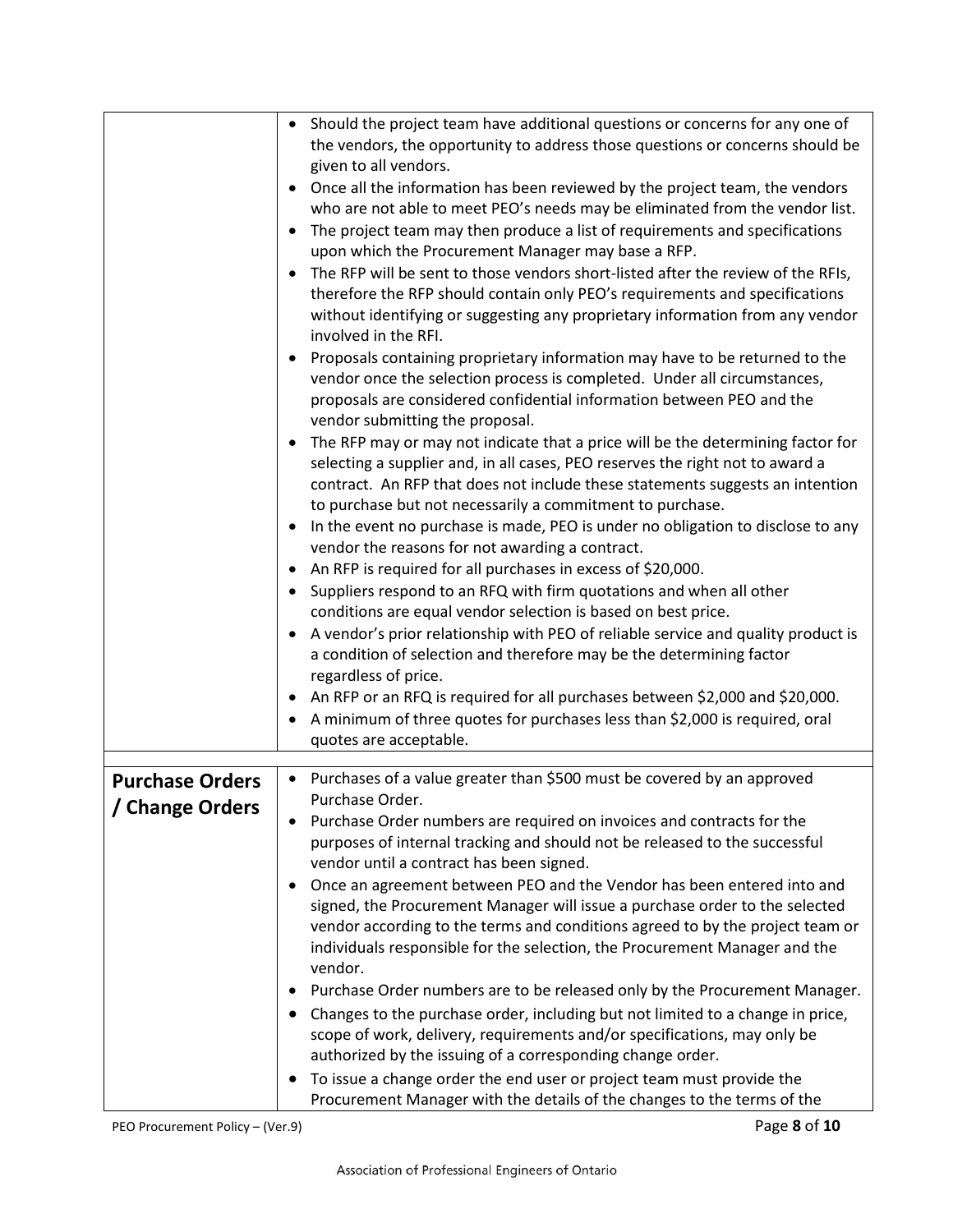|                  | purchase order, the reason for the changes and the impact of the changes.                                                                                                                                                                                                                                                                                                                                                         |
|------------------|-----------------------------------------------------------------------------------------------------------------------------------------------------------------------------------------------------------------------------------------------------------------------------------------------------------------------------------------------------------------------------------------------------------------------------------|
|                  | Requests for a Change Order must be approved by the appropriate approver.<br>$\bullet$                                                                                                                                                                                                                                                                                                                                            |
|                  | Change Orders that do not bring the total amount of the combined order<br>above the budgeted amount are to follow the same approval requirements as<br>the initial purchase order.<br>Unless authorized by the individual with budget responsibility for the purchase<br>٠<br>or project, change Orders will not be approved for changes that will cause the<br>total amount of the purchase order to exceed the budgeted amount. |
|                  |                                                                                                                                                                                                                                                                                                                                                                                                                                   |
| <b>Invoicing</b> | All invoices must be addressed to the PEO Finance Department and must contain a                                                                                                                                                                                                                                                                                                                                                   |
|                  | valid Purchase Order number in order to be processed.                                                                                                                                                                                                                                                                                                                                                                             |